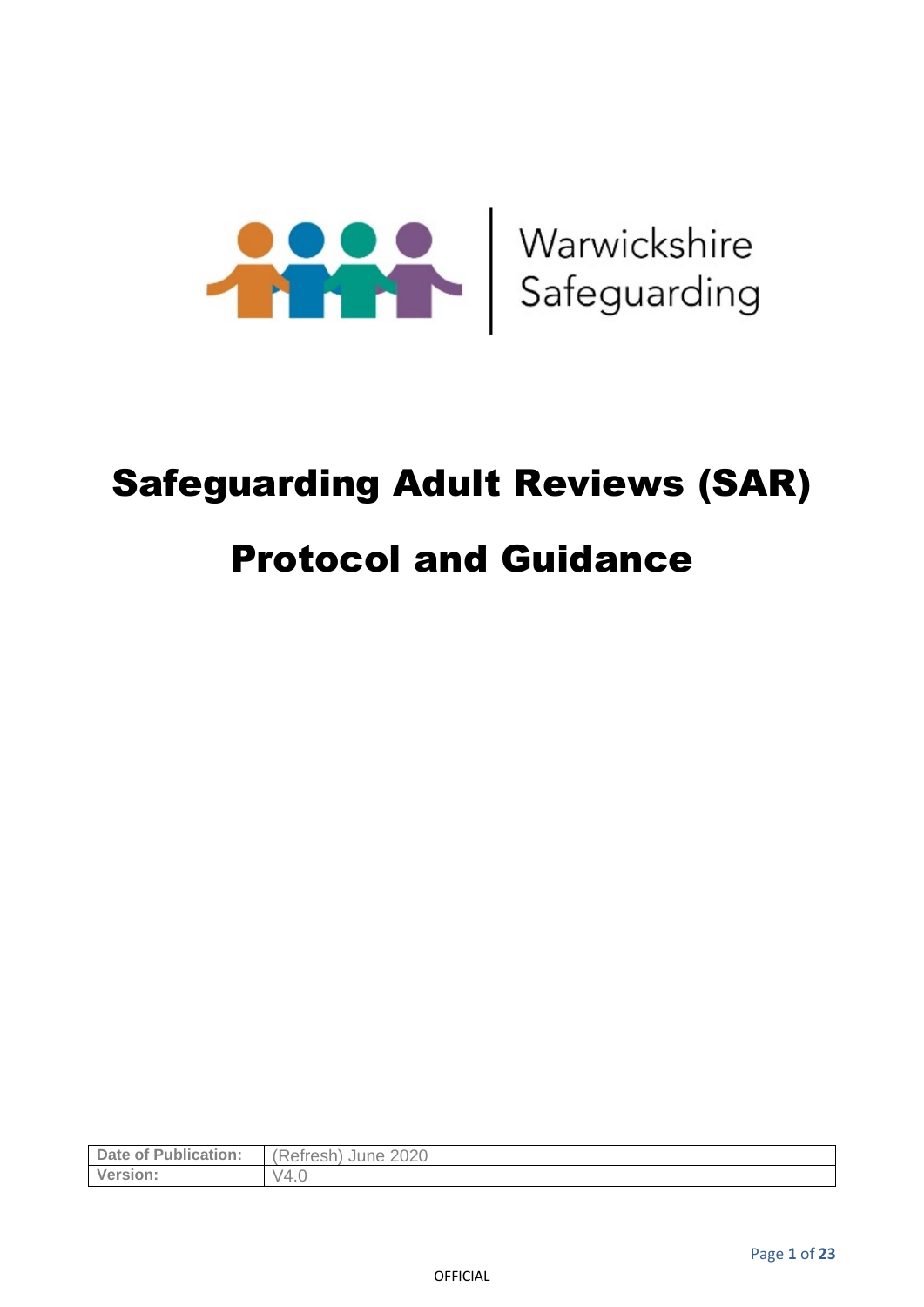### **CONTENTS**

| <b>Section</b>   | <b>Title</b>                                    | <b>Page</b> |
|------------------|-------------------------------------------------|-------------|
| 1.               | <b>Introduction</b>                             | 03          |
| 2.               | <b>The Purpose of a SAR</b>                     | 03          |
| 3.               | <b>Legal Context</b>                            | 04          |
| 4.               | <b>Criteria for conduction a SAR</b>            | 04          |
| 5.               | <b>Identification and referral for a SAR</b>    | 05          |
| 6.               | Deciding whether or not a SAR should be held    | 05          |
| $\overline{7}$ . | <b>Recommendation to the WS Chair</b>           | 05          |
| 8.               | <b>Relationship to other Reviews</b>            | 05          |
| 9.               | Recommending the overall approach to the SAR    | 06          |
| 10.              | <b>SAR Methodologies</b>                        | 07          |
| 11.              | <b>Information sharing</b>                      | 08          |
| 12.              | <b>Communications</b>                           | 08          |
| 13.              | <b>Implementation of the learning from SARs</b> | 09          |
| 14.              | <b>Appendices</b>                               |             |
|                  | <b>Appendix.1 - SARs Process flowchart</b>      | 11          |

Appendix.2 – SAR Referral form 12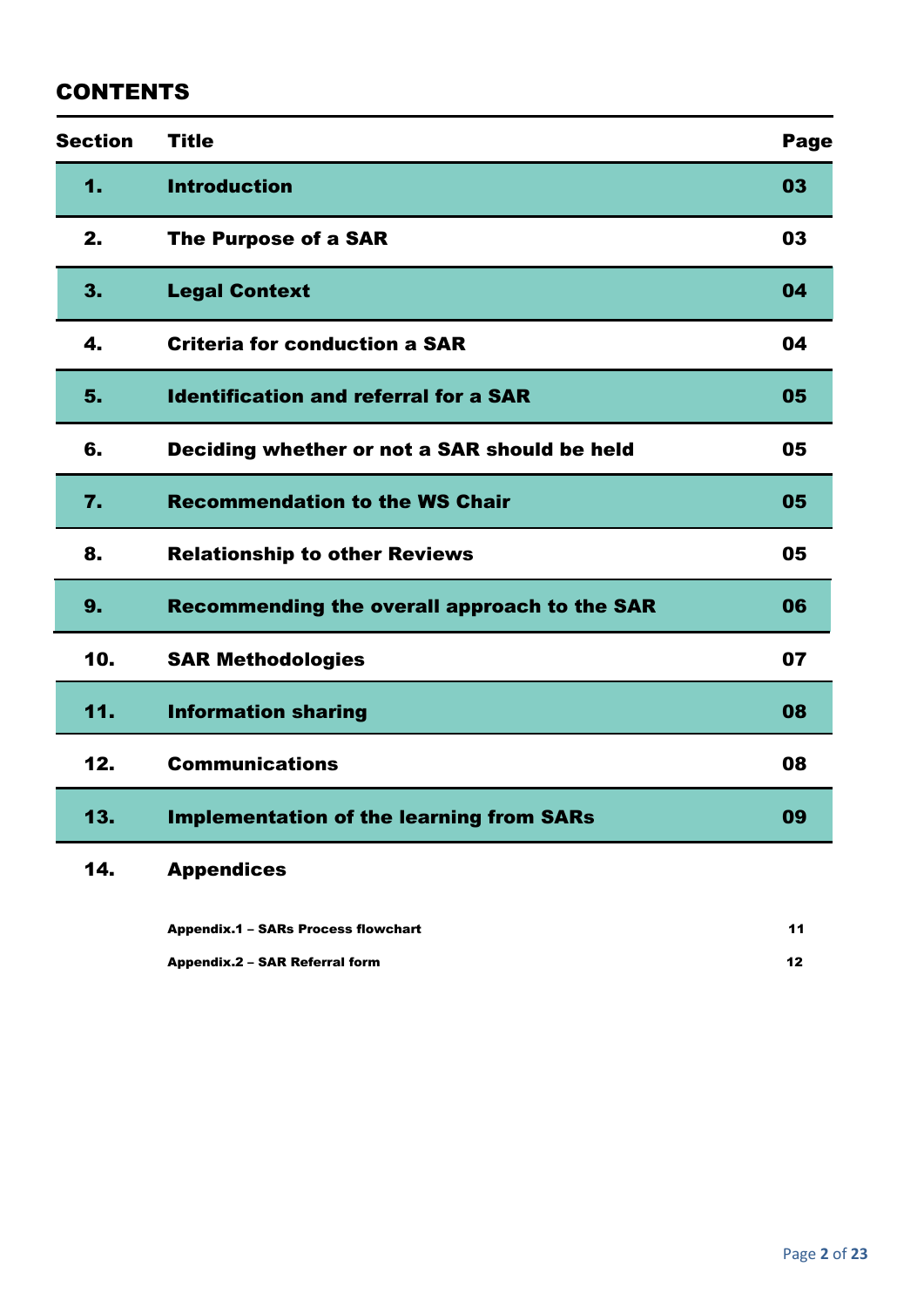# 1. Introduction

Warwickshire Safeguarding's Safeguarding Reviews Subgroup is responsible for recommending the commissioning of Safeguarding Adult Reviews (SAR), managing the process and assuring Warwickshire Safeguarding Executive Board (WSEB) that recommendations and associated actions have been addressed by the multi-agency partnership and individual agencies.

This document has been produced referencing the West Midlands Adult Safeguarding SAR guidance<sup>1</sup> and The Care Act 2014 Statutory Guidance, s.44<sup>2</sup>. It sets out the criteria for conducting a SAR and provides a menu of options for conducting those reviews, mandates when they must be arranged and gives Warwickshire Safeguarding flexibility to choose a proportionate methodology. The associated guidance is designed to ensure governance of the process and to provide a local process for achieving a complex and challenging task more effectively. The process flowchart illustrated in Appendix.1 provides an overview of the different stages of a SAR and how these will be managed by Warwickshire Safeguarding.

# 2. The Purpose of a SAR

Safeguarding Adult Reviews (SAR) provide an opportunity to:

- improve inter-agency working, for onward dissemination of lessons learnt to partner agencies,
- share best practice; and
- ultimately, better safeguard adults at risk of abuse and neglect so that lessons can be learned from the case and those lessons applied in practice to prevent similar harm occurring again.

SAR's should help to achieve understanding for individuals, families, friends of adults who have died or been seriously abused or neglected.

Agencies will have their own internal procedures to review practice and raise standards, such as complaints, audits and serious incident investigations; a SAR is not intended to duplicate those processes, or to investigate allegations of abuse or neglect, other processes exist for that including criminal proceedings, disciplinary procedures, employment law and systems of service and professional regulation. SARs are not enquiries into how an adult died or who is culpable; that is a matter for Coroners or Criminal Courts to determine, as appropriate.

<sup>1</sup> West Midlands Adult Safeguarding SAR Guidance

 $2$  The Care Act 2014, s.44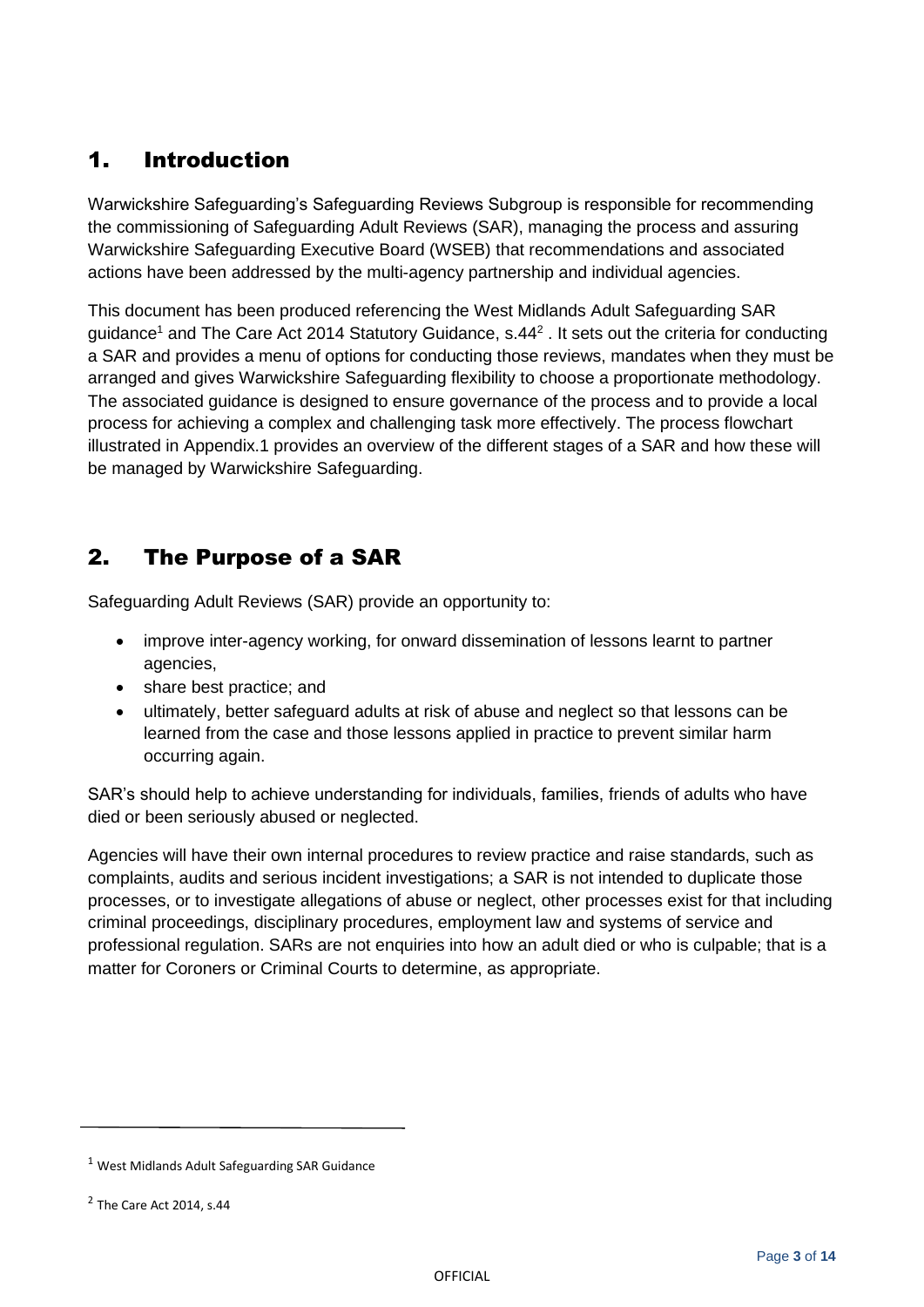*The purpose of a SAR is to:*

- *Learn from cases where there are clear concerns that agencies have not worked as well together as they might; and which demonstrate areas of practice that could have been delivered more effectively and additionally*
- *Consider whether or not serious harm experienced by an adult, or group of adults at risk of abuse or neglect, could have been predicted or prevented, and use that consideration to develop learning that enables the Safeguarding Adult's Partnership in Warwickshire to improve its services and prevent abuse and neglect in the future*
- *Agree how this learning will be acted on, and what is expected to change as a result*
- *Identify any issues for multi or single agency policies and procedures; and*
- *Publish a summary report, which is available to the public*

# 3. Legal Context

From April 2015, Section 44 of the Care Act 2014 places a statutory duty on local Safeguarding Adults Boards (SABs) to arrange SARs

- When an adult, with needs for care and support, (whether or not the local authority was meeting any of those needs) in its area dies as a result of abuse or neglect, whether known or suspected, and there is concern that partner agencies could have worked more effectively to protect the adult; OR
- If an adult in its area has not died, but the SAB knows or suspects that the adult has experienced serious abuse<sup>3</sup> or neglect and there is concern that partner agencies could have worked more effectively to protect the adult.

SARs can also be used to explore examples of good practice where it is likely that lessons can be applied to future cases.

# 4. Criteria for Conducting a SAR

A SAR is not restricted to occasions where the safeguarding procedures have not been followed and can be applied where this has not been the case.

On receipt of receiving a SAR referral Warwickshire Safeguarding will ensure that the referral references which of the statutory criteria the case has met and /or how the case features practice issues to be pro-actively reviewed before abuse or neglect has occurred in order to pro-actively tackle them.

<sup>&</sup>lt;sup>3</sup> Serious Abuse: considered to be life threatening which requires intervention to prevent death and/or where there is significant psychological impact of the abuse on the individual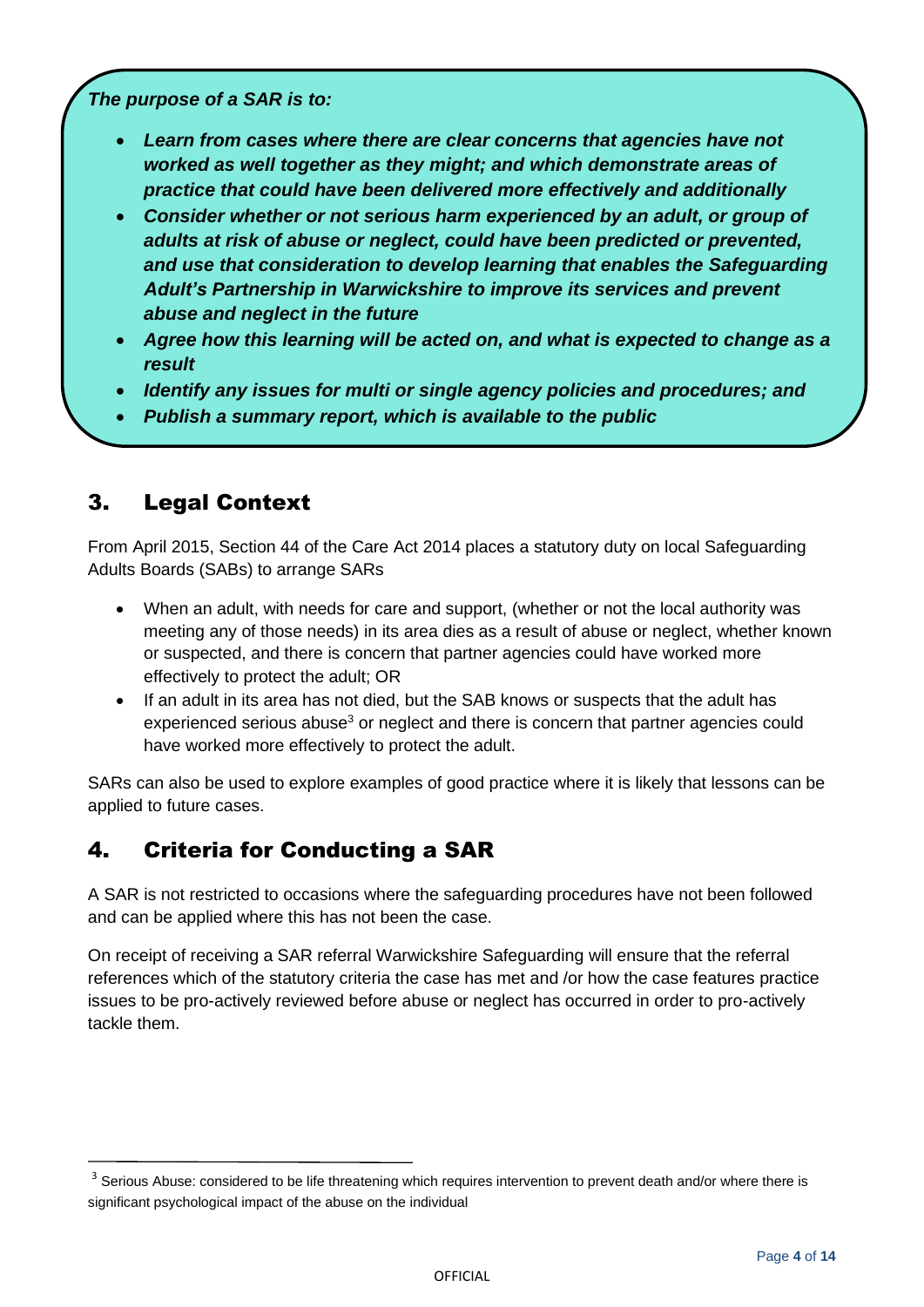*Warwickshire Safeguarding Executive Board will consider undertaking a SAR when it is known or suspected that:*

- *1. Actions or omissions in a number of agencies involved in the provision of care, support or safeguarding of an adult, or group of adults, at risk of abuse or neglect have caused (or are implicated in) the death or serious harm of that individual or group of individuals; OR*
- *2. An adult or group of adults at risk die or experience serious harm and there are concerns about how agencies have worked together to prevent, identify, minimise or address that harm and there are concerns about how this may place other adults at risk of serious harm; AND*
- *3. There are clearly identified areas of learning and practice improvement or service development that have the potential to significantly improve the way in which adults at risk of abuse and neglect are safeguarded in the future.*

The Safeguarding Reviews Subgroup will consider the issues raised within the case and will carefully examine the potential for learning across agencies/services.

# 5. Identification and referral for a SAR

Any agency or professional body, elected members, MPs, the Coroner or the individual concerned, or a family member may refer cases to Warwickshire Safeguarding Executive Board for consideration of a SAR.

Referrals must be made in writing using the SAR referral form illustrated in **Appendix.2.**

### 6. Deciding whether or not a SAR should be held

Considering the circumstances of the case will need to be supported by information provided by agencies. Warwickshire Safeguarding will send out the requests for Agency Case Information Form which will provide the Safeguarding Reviews Subgroup with additional information to inform their decision making.

If the decision is to proceed with a SAR, the Safeguarding Reviews Subgroup can use this information to determine the type of review to be undertaken and the scope of the review.

Only the Safeguarding Reviews Subgroup can recommend that a SAR be undertaken.

### 7. Recommendation to the WS Chair

The Safeguarding Reviews Subgroup will meet to consider the referral for a SAR taking into consideration any case information provided by agencies involved with the adult, in respect of whom the referral has been made.

The Safeguarding Reviews Subgroup will make its recommendation to the WS Chair in writing detailing the basis for its decision.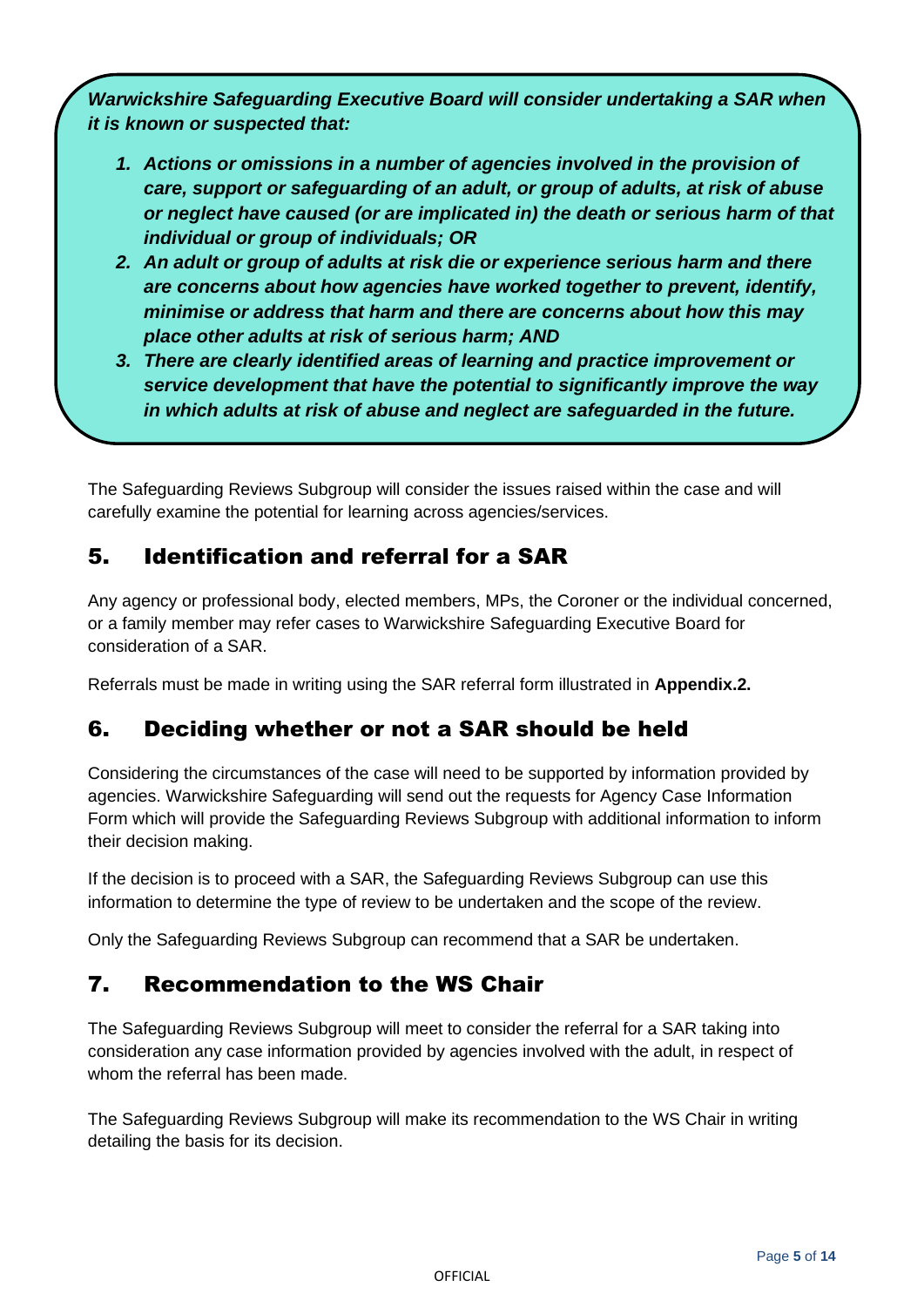### 8. Relationship to other Reviews

When a case meets the criteria for a SAR, Warwickshire Safeguarding will seek to identify what other reviews and processes are taking place, or envisaged in relation to the same case, such as:

- Child Serious Care Review
- Domestic Homicide Review
- Police investigation/criminal charges
- Health and Safety Executive investigation/charges Coroner's inquest

Early contact will be made with the Chair of any parallel process in order to

- 1. determine how the reviews can be effectively managed to maximise learning for individuals and organisation; and
- 2. avoid duplication for families and professionals.

*Consideration will be given to –*

- *Whether the actions of all agencies and all aspects of the case could be effectively covered by one of the reviews;*
- *Whether it would be appropriate for related reviews to be chaired by the same person*
- *Whether some aspects of related reviews could be commissioned or undertaken jointly*
- *Ensuring that the terms of reference for related reviews effectively cover all aspects of the case*
- *How to engage with adults, families and/or advocates to enable involvement and contribution to reviews, and how their expectations can be managed appropriately and sensitively.*

### 9. Recommending the Overall Approach to the SAR

Once a decision has been taken by the WS Chair to proceed with a SAR the Safeguarding Reviews Subgroup Chair, in consultation with the WS Chair and WS Business Manager will determine what review methodology is to be used for the SAR. The following points will also be taken into consideration as part of this process: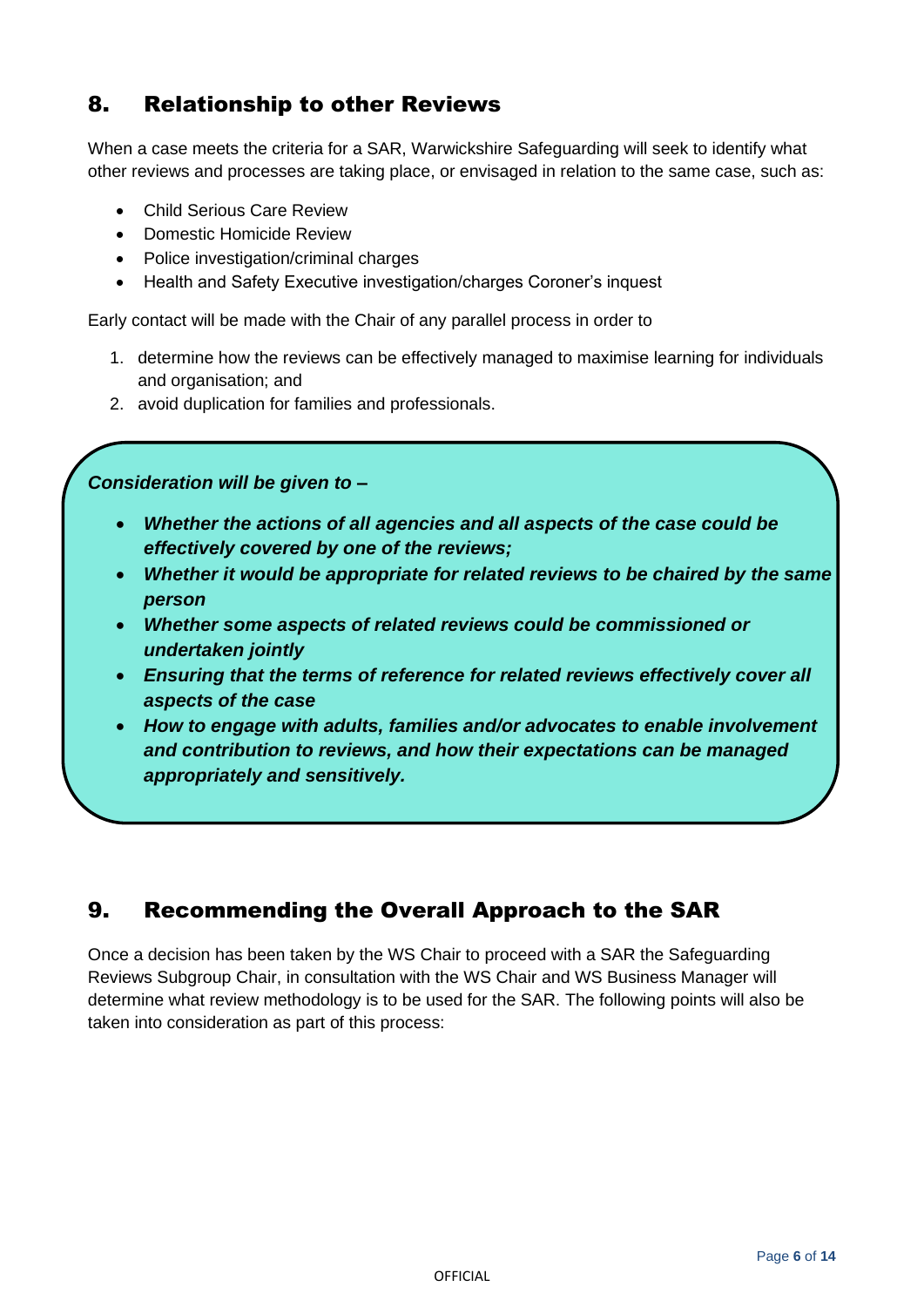- *Which agencies should be asked to participate in the SAR*
- *Whether the agencies concerned are required to secure their files*
- *Which methodology should be used to facilitate learning in the case The Terms of Reference for the SAR and outline timescales*
- *The required output from the SAR (e.g. a report)*
- *The timescales for completion of the SAR*
- *The appointment of an independent Reviewer and agreement of their terms of reference*
- *How and when to communicate the key messages of the review with the public/media*
- *How the adult and/or their family or advocate will be involved in the review and the level of their involvement and how they will be informed*
- *Whether or not to communicate with the person who is alleged to have caused the abuse or neglect*

All reviews will establish a Review Panel who will be responsible for overseeing and contributing to the SAR process on behalf of their respective organisations and have decision making authority.

#### 10. SAR Methodologies

Warwickshire Safeguarding is clear that there are many ways for the Partnership to achieve learning, but the review must be proportionate in the approach it takes. The Safeguarding Reviews Subgroup will consider the most appropriate learning method for the case under consideration and make their recommendation accordingly.

Listed below are some examples of review methodologies which could be considered. This is not an exhaustive list, and the SARs Subgroup may wish to use its collective expertise to recommend an alternative approach, if and where appropriate:

- SCIE Learning Together Model
- Individual Management Reviews (IMRs)
- Appreciative Inquiry (AI)
- Peer Review (PR)
- Significant Incident Learning Process (SILP)
- Root Cause Analysis (RCA)
- Multi-Agency Combined Chronology

Regardless of which methodology is used, contributing agencies need to be mindful that there may be public scrutiny of information provided by agencies to the SAR and, in particular, HM Coroner may request information. All agencies should therefore ensure their senior managers approve any written submissions to a SAR, and where they consider it appropriate, seek legal advice prior to submission.

Warwickshire Safeguarding Business Manager will write to agencies to confirm their knowledge of the review and request them to secure files.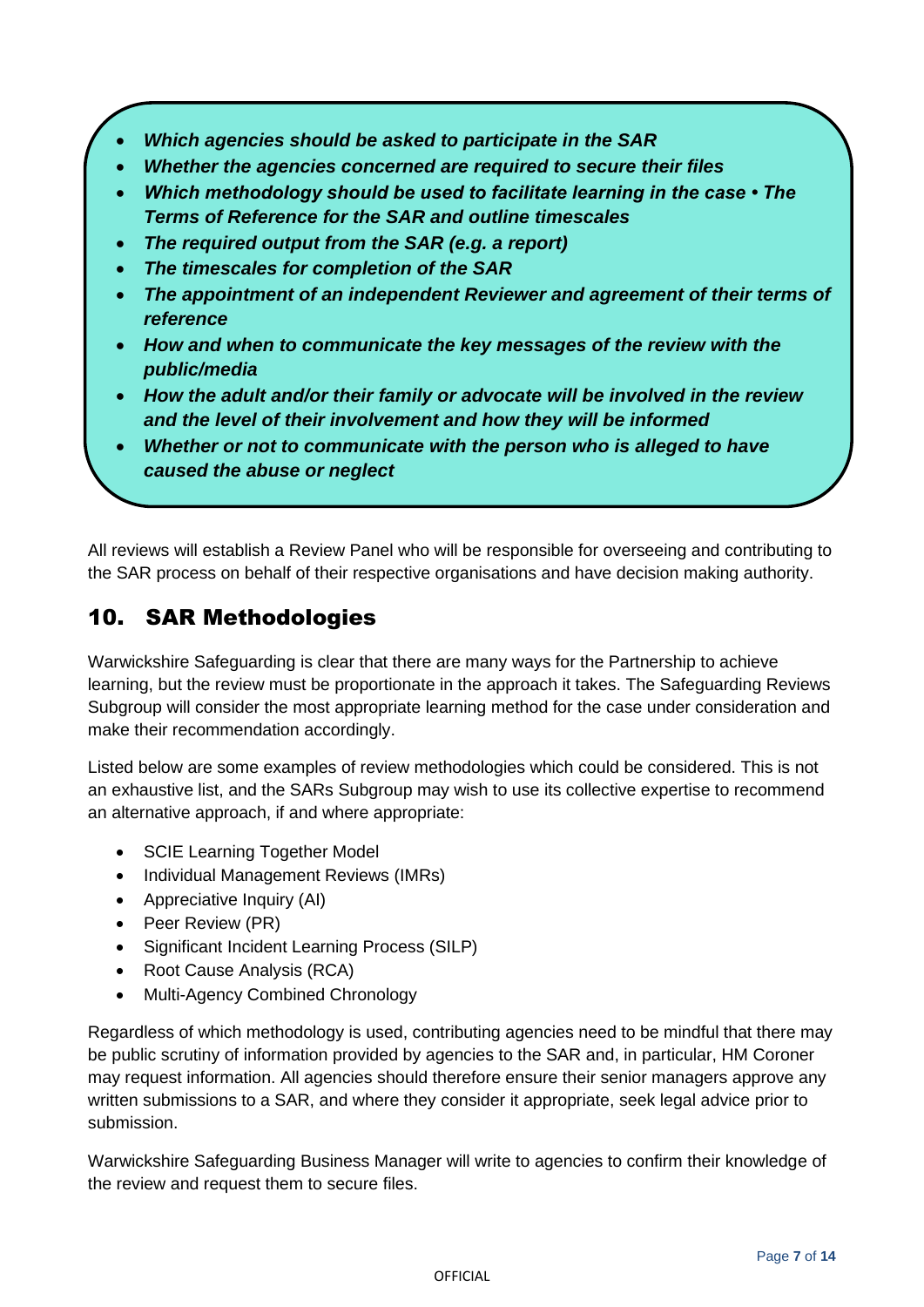# 11. Information Sharing

This SAR Protocol and Guidance needs to be viewed alongside Section 45 of The Care Act 2014, Supply of Information, and be fully compliant in those circumstances where information is required from other persons to enable Warwickshire Safeguarding to exercise its functions.

*Information shared as part of the SAR process is confidential and therefore the following information security precautions will be taken for information shared:*

- *A confidentiality statement will be signed at each SAR in any meeting where a review is being discussed*
- *Information pertaining to a SAR will be marked as 'SENSITIVE'*
- *Information will be transferred by email only when there is a secure email available. In all other circumstance's information will be transferred via recorded delivery or hand delivery marked for the attention of the addressee only. A return address should be included on the outer envelope to avoid the need for it to be opened should it not be delivered.*
- *Information relating to a SAR should not be stored alongside a person's normal records. They should be stored separately, with limited access to those identified as requiring access.*

The documents and information produced for a SAR are the property of Warwickshire Safeguarding. Any individual IMRs submitted by agencies will be returned to the respective agency by the report author, upon the completion of the SAR process. Requests for copies of documents of information produced for a SAR should be directed in writing to Warwickshire Safeguarding Business Manager, detailing the purpose of the request. The request will be discussed with the WS Chair, the Safeguarding Reviews Subgroup Chair, the Director of Adult Social Care and a legal advisor before any disclosure is made.

### 12. Communications

Effective communications are a key part of the SAR process. It is important, that whenever a SAR is to be conducted, the communications professionals in the different organisations are alerted.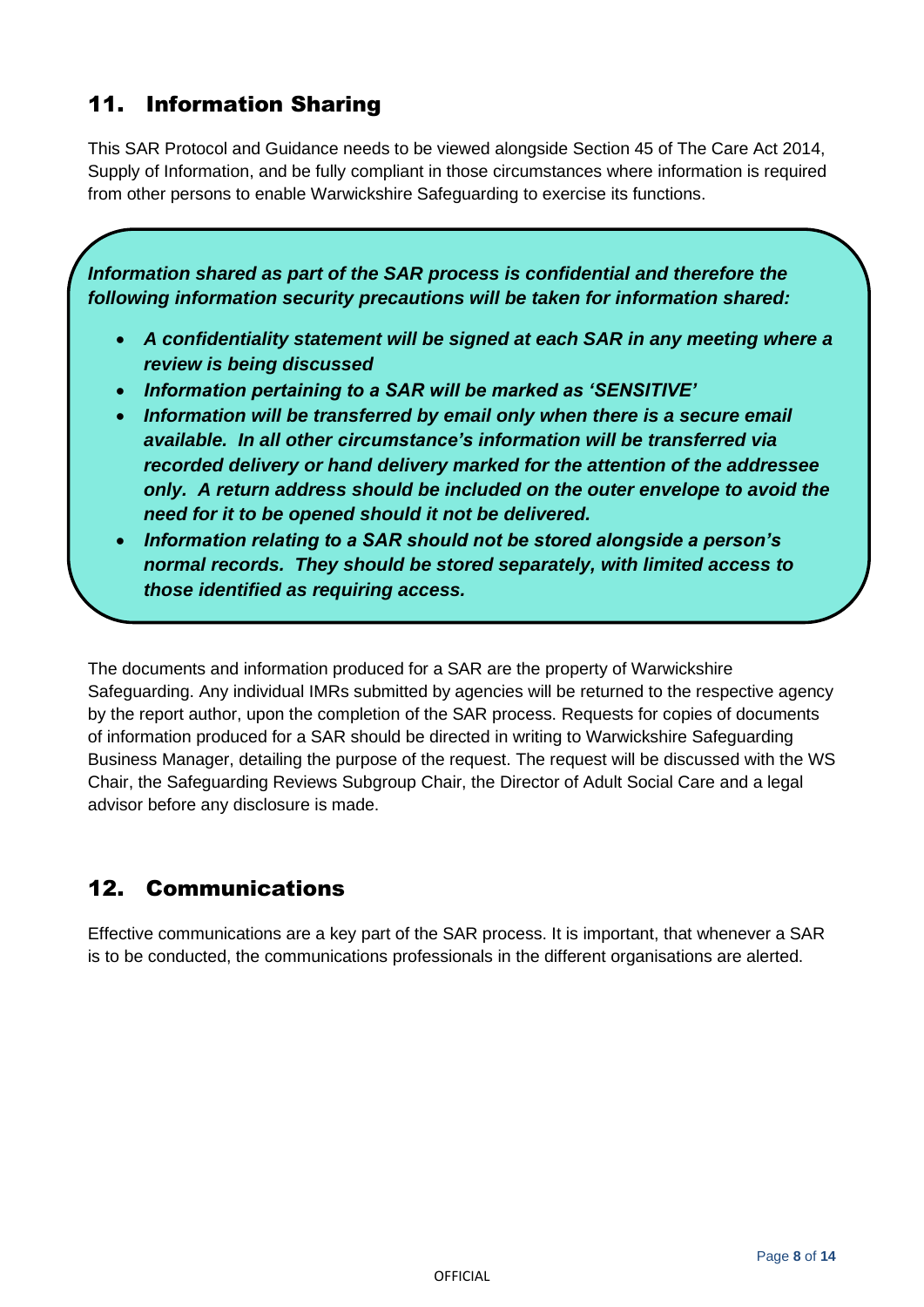*Warwickshire Safeguarding Business Team will work with Warwickshire County Council Communications Team who will be the lead organisation in guiding Warwickshire Safeguarding communication requirements. This will include liaising with communications leads in Warwickshire Safeguarding's member organisations and initiating and implementing a communications plan.* 

*The Communications plan for each SAR will take account of communication requirements for a range of audiences / stakeholders including:* 

- *The family*
- *Between member organisations of Warwickshire Safeguarding*
- *Within the different organisations*
- *With the public*
- *With the media*

All communications will need to take account of any legal issues e.g. requirements for information to be published, constraints relating to identification of individuals involved in SARs, on-going legal action and Coroner Court proceedings.

WSEB will be kept informed regularly throughout the SAR process. This will be achieved by:

- Agreeing a timetable and protocol at the outset of all SARs
- Regular updates at WSEB meetings
- Presentation of final reports and briefings for sign-off ahead of publication.

### 13. Implementation of the learning from SARs

Warwickshire Safeguarding will ensure that the findings, recommendations and action plans from SARs are endorsed at a senior level by each agency.

- SARs action plans will be constructed in the following way:
- Who will be responsible for the actions
- The timescale for completion of the actions
- The intended outcome of the various actions and recommendations
- The means of monitoring and reviewing the intended improvements in practice and systems

The Safeguarding Reviews Subgroup will be responsible for monitoring the implementation of actions arising out of safeguarding reviews.

Warwickshire Safeguarding will ensure that learning from SARs is shared across the wider partnership in order to improve frontline practice. Lessons Learned Briefings will be published to help cascade the learning from completed Safeguarding Adult Reviews, as well as learning from initial scoping exercises where cases did not meet the criteria for a formal review but did identify key learning points.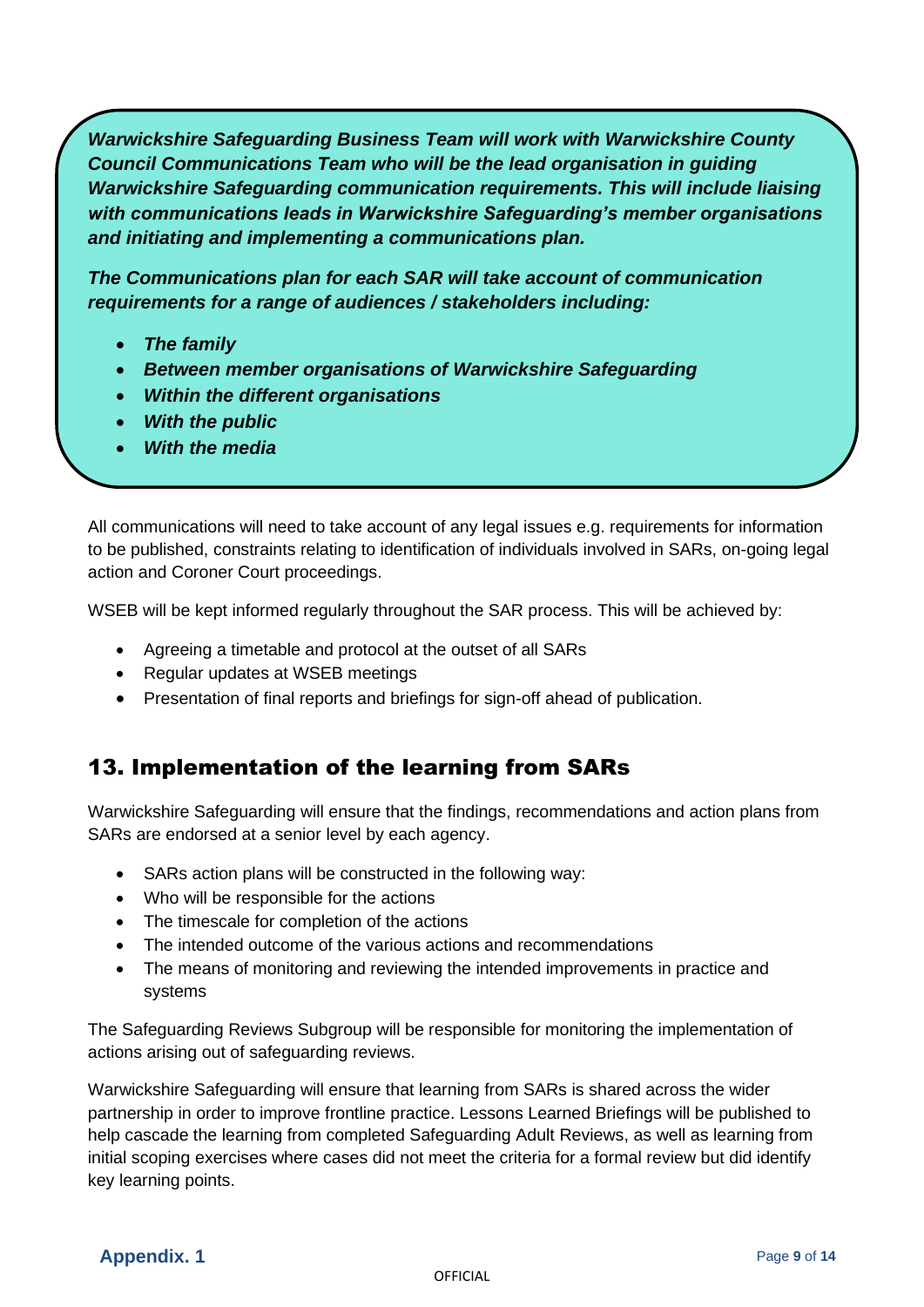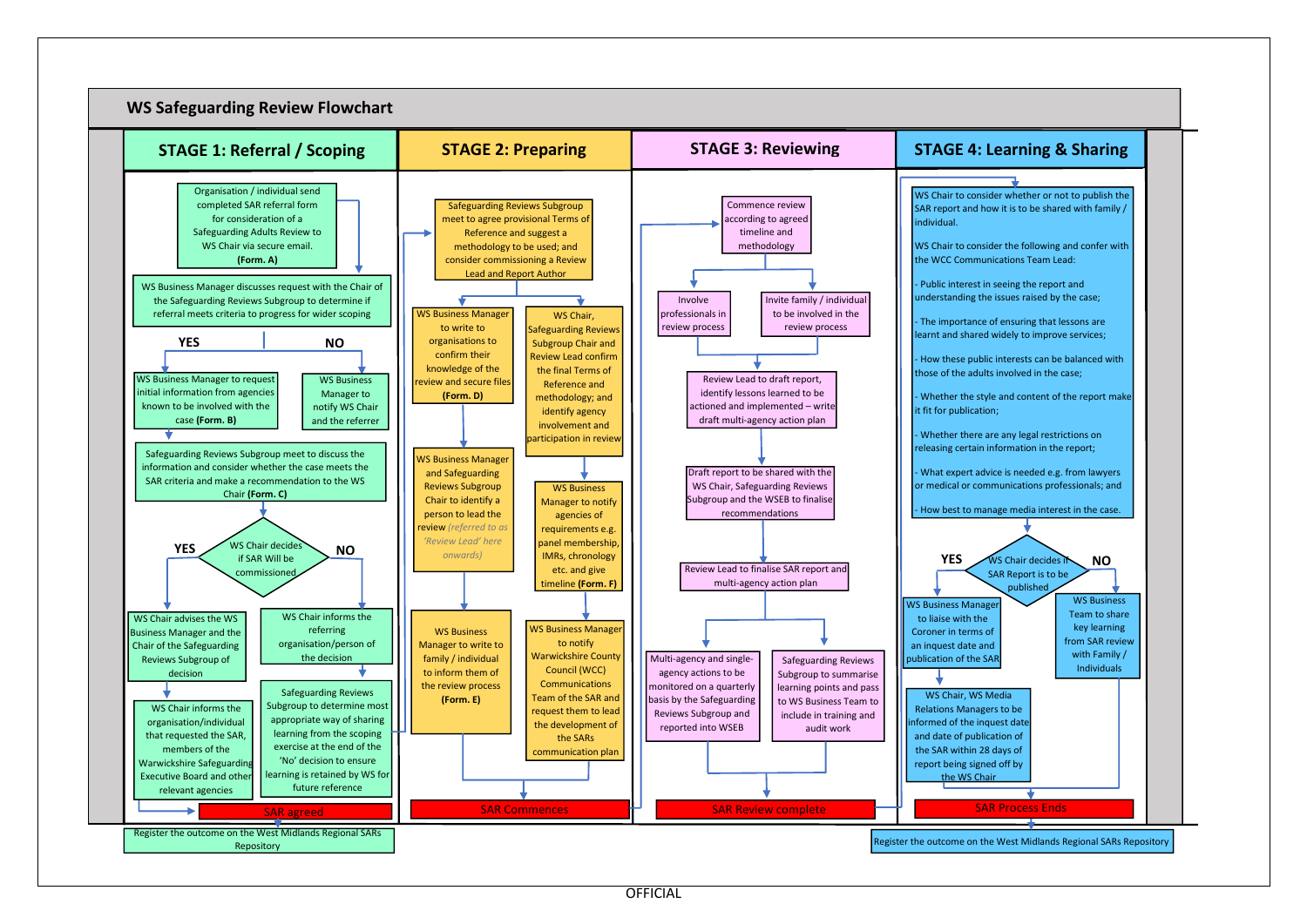

**Appendix.2 SAR REFERRAL FORM (SAR Form A)**

**Please provide as much detail to Warwickshire Safeguarding as possible to enable the Safeguarding Reviews Subgroup to agree an appropriate and proportionate response to the referral.** 

**Please share this referral with your organisational Safeguarding Lead prior to submission to ensure that internal governance has been applied.**

**If you have any questions, please contact Warwickshire Safeguarding Business Manager** via email: [WSAB@warwickshire.gov.uk](mailto:WSAB@warwickshire.gov.uk)

#### *(Electronic versions preferred)*

| <b>Referrers Details</b><br>$\mathbf 1$ . |  |
|-------------------------------------------|--|
| <b>Date of Referral</b>                   |  |
| <b>Name of Referrer</b>                   |  |
| <b>Designation</b>                        |  |
| Organisation                              |  |
| <b>Address</b>                            |  |
| Tel. No                                   |  |
| <b>Secure Email Address</b>               |  |

| <b>2.</b> Details of Adult            |               |
|---------------------------------------|---------------|
| <b>Full Name(s)</b>                   | M/F<br>Gender |
| Date of Birth                         |               |
| <b>Date of Death</b> (if appropriate) |               |
| <b>Address</b>                        |               |
| <b>Ethnicity</b>                      |               |
| <b>Faith/Religion</b>                 |               |
| <b>Disability</b>                     |               |
| <b>Next of Kin</b>                    |               |
| <b>Contact Details</b> (inc tel no)   |               |
| Name and contact details of           |               |
| any formal/informal carers            |               |
| for the adult                         |               |
| <b>Details of any Dependents</b>      |               |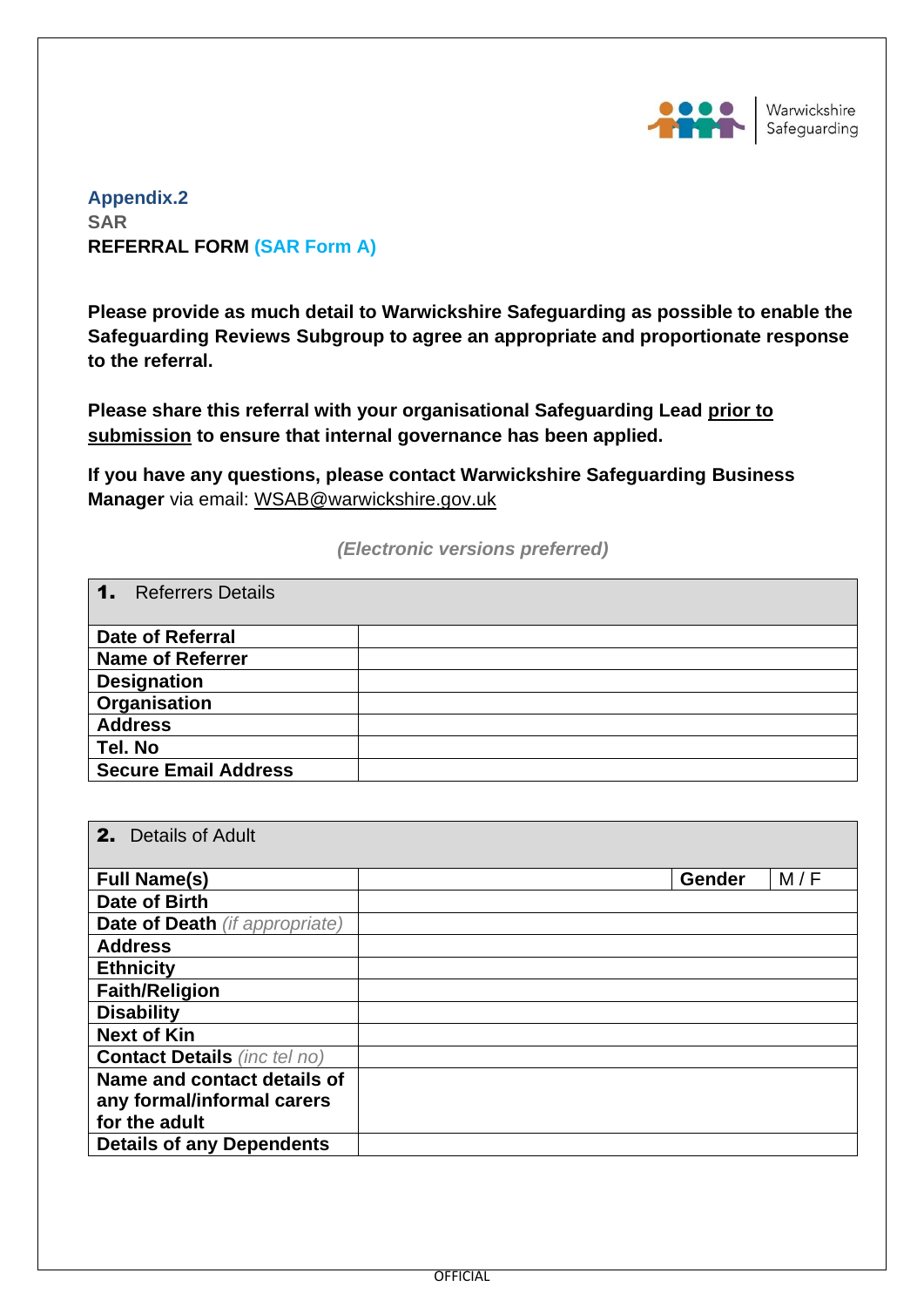3. Other Organisations / Service Providers Involved *(If known)*

| <b>Organisation</b> | <b>Contact Person</b> | Tel. No | <b>Email</b> |
|---------------------|-----------------------|---------|--------------|
|                     |                       |         |              |
|                     |                       |         |              |
|                     |                       |         |              |

4. Details of Adult Death / Serious Incident

Please provide as much detail as possible, including the location / address where alleged incident or incidents occurred.

**5**. Please state why you think this case may meet criteria for a SAR Please state which of the following Care Act s44 criteria does this case meet? Tick all that apply. Please see Warwickshire Safeguarding SAR guidance for further information: [https://www.safeguardingwarwickshire.co.uk](https://www.safeguardingwarwickshire.co.uk/)

- $\Box$  The adult has needs for care and support (whether or not the local authority has been meeting any of those needs)
- $\Box$  There is reasonable cause for concern about how the Safeguarding Adult Board, members of it or other persons with relevant functions worked together to safeguard the adult
- $\Box$  The adult has died and you know or suspect that the death resulted from abuse or neglect (whether or not it knew about or suspected the abuse or neglect before the adult died)
- $\Box$  The adult is still alive and you know or suspect that the adult has experienced serious abuse or neglect

#### **Further information:**

| $\,$ 6. Is there a legal case pending?                    | Y/N/Don't Know |
|-----------------------------------------------------------|----------------|
| <b>7.</b> Is this case undergoing a Police investigation? | Y/N/Don't Know |
| <b>8.</b> Is the case awaiting a Coroner's Inquest?       | Y/N/Don't Know |